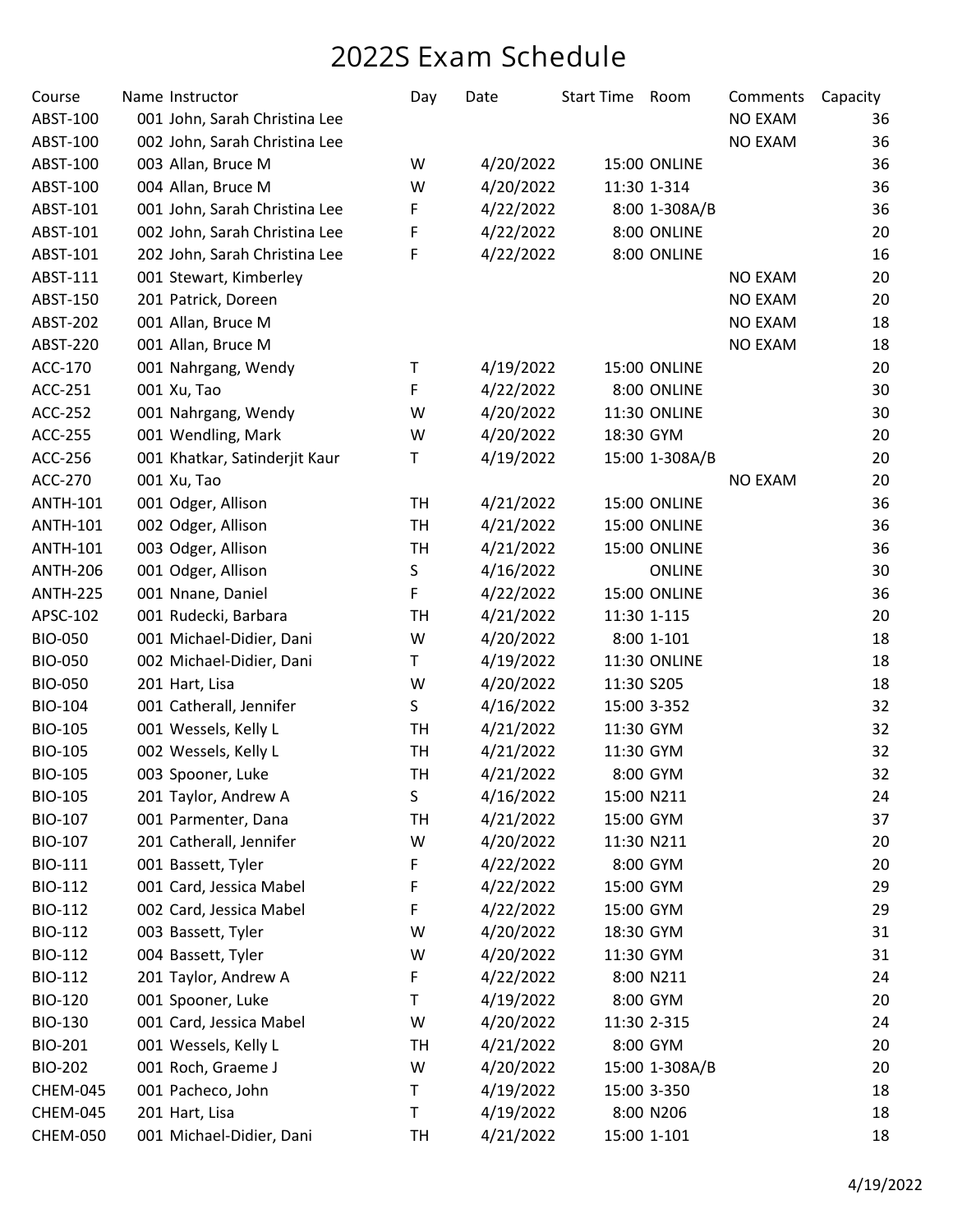| Course          | Name Instructor                 | Day       | Date      | Start Time Room |                     | Comments       | Capacity |
|-----------------|---------------------------------|-----------|-----------|-----------------|---------------------|----------------|----------|
| <b>CHEM-112</b> | 001 Crosina, Kara Lynn          | <b>TH</b> | 4/21/2022 | 11:30 GYM       |                     |                | 20       |
| <b>CHEM-113</b> | 001 Aravind, Maheswari          | F         | 4/22/2022 | 15:00 GYM       |                     |                | 20       |
| <b>CHEM-114</b> | 001 Aravind, Maheswari          | <b>TH</b> | 4/21/2022 |                 | 11:30 3-352         |                | 32       |
| <b>CHEM-114</b> | 201 Aravind, Maheswari          | <b>TH</b> | 4/21/2022 | 11:30 S202      |                     |                | 5        |
| CHEM-204        | 001 Crosina, Kara Lynn          | F         | 4/22/2022 |                 | 15:00 1-309         |                | 12       |
| CIS-165         | 002 Islam, Md Wahedul           |           |           |                 |                     | <b>NO EXAM</b> | 37       |
| COM-100         | 001 Barber, Brian M             | F         | 4/22/2022 | 11:30 GYM       |                     |                | 37       |
| COM-204         | 001 Nahrgang, Wendy             | F         | 4/22/2022 |                 | 8:00 ONLINE         |                | 27       |
| <b>COM-204</b>  | 002 Khatkar, Satinderjit Kaur   | W         | 4/20/2022 | 15:00 GYM       |                     |                | 25       |
| COM-204         | 003 Nagasaka, Laura             | Τ         | 4/19/2022 |                 | 15:00 ONLINE        |                | 37       |
| COM-222         | 002 Soares, Camilla Maria       |           |           |                 |                     | <b>NO EXAM</b> | 37       |
| <b>COMP-020</b> | 001 Akter, Mosammat Hasina      | W         | 4/20/2022 |                 | 8:00 2-314          |                | 3        |
| <b>COMP-030</b> | 001 Akter, Mosammat Hasina      | W         | 4/20/2022 |                 | 8:00 2-314          |                | 3        |
| <b>COMP-045</b> | 001 Akter, Mosammat Hasina      | W         | 4/20/2022 |                 | 8:00 2-314          |                | 3        |
| <b>CRIM-101</b> | 001 Sinclair, Marc              | S         | 4/16/2022 |                 | 8:00 ONLINE         |                | 35       |
| <b>CRIM-101</b> | 002 Sinclair, Marc              | S         | 4/16/2022 |                 | 8:00 ONLINE         |                | 35       |
| <b>CRIM-102</b> | 001 McCurrach, Duncan           | F         | 4/22/2022 |                 | 15:00 ONLINE        |                | 36       |
| <b>CRIM-103</b> | 001 Okoye, Sandra               | <b>TH</b> | 4/21/2022 |                 | 8:00 ONLINE         |                | 36       |
| <b>CRIM-106</b> | 001 Okoye, Sandra               | <b>TH</b> | 4/21/2022 |                 | 15:00 ONLINE        |                | 36       |
| <b>CRIM-220</b> | 001 Sinclair, Marc              | F         | 4/22/2022 |                 | 15:00 ONLINE        |                | 20       |
| <b>CRIM-230</b> | 001 Okoye, Sandra               | T         | 4/19/2022 |                 | 18:30 ONLINE        |                | 36       |
| <b>CRIM-241</b> | 001 Haluschak, Beverley         | <b>TH</b> | 4/21/2022 |                 | 8:00 ONLINE         |                | 20       |
| <b>CRIM-241</b> | 201 Haluschak, Beverley         | <b>TH</b> | 4/21/2022 |                 | 8:00 ONLINE         |                | 16       |
| CSC-105         | 001 Taheri, Nahid Mohammad      |           |           |                 |                     | <b>NO EXAM</b> | 18       |
| CSC-109         | 001 Taheri, Nahid Mohammad      | <b>TH</b> | 4/21/2022 |                 | <b>18:30 ONLINE</b> |                | 18       |
| CSC-110         | 001 Hosseinmemar, Amirhossein   | F         | 4/22/2022 |                 | 8:00 ONLINE         |                | 20       |
| CSC-135         | 001 Hosseinmemar, Amirhossein   | W         | 4/20/2022 |                 | 15:00 ONLINE        |                | 10       |
| CSC-216         | 001 Hosseinmemar, Amirhossein   | <b>TH</b> | 4/21/2022 |                 | 15:00 ONLINE        |                | 20       |
| <b>CSC-235</b>  | 001 Lasnier, Alexandre          | T         | 4/19/2022 | 11:30 GYM       |                     |                | 10       |
| <b>ECON-201</b> | 001 Barber, Brian M             | W         | 4/20/2022 |                 | 11:30 1-308A/B      |                | 36       |
| <b>ECON-202</b> | 001 Barber, Brian M             | т         | 4/19/2022 |                 | 8:00 GYM            |                | 35       |
| <b>ELEC-100</b> | 001 Burgess, Michael Wayne      | F         | 3/11/2022 |                 | 8:30 2-1027         |                | 16       |
| <b>ELEC-300</b> | 001 Dussault, Raymond           | F         | 3/25/2022 |                 | 8:30 2-1027         |                | 16       |
| <b>ELEC-400</b> | 001 Maruk, Lorne Thomas         | F         | 3/18/2022 |                 | 8:30 2-1024         |                | 16       |
| <b>ENGL-028</b> | 001 Tedford, Keith Aleksander   | т         | 1/19/2022 |                 | 15:00 3-351         |                | 6        |
| <b>ENGL-029</b> | 001 Tedford, Keith Aleksander   | Τ         | 1/19/2022 |                 | 15:00 3-351         |                | 6        |
| <b>ENGL-030</b> | 001 Winkel, Alice               | <b>TH</b> | 4/21/2022 |                 | 8:00 3-351          |                | 18       |
| <b>ENGL-030</b> | 201 Borsato, Elena              | Τ         | 4/19/2022 |                 | 11:30 N206          |                | 6        |
| <b>ENGL-045</b> | 001 Wagstaffe, Alexandra        | Τ         | 4/19/2022 |                 | 11:30 3-351         |                | 18       |
| <b>ENGL-045</b> | 201 Borsato, Elena              | т         | 4/19/2022 |                 | 11:30 N206          |                | 6        |
| <b>ENGL-051</b> | 001 Winkel, Alice               | Τ         | 4/19/2022 |                 | 11:30 3-365         |                | 18       |
| <b>ENGL-103</b> | 001 Matthews, Charity Christine |           |           |                 |                     | <b>NO EXAM</b> | 20       |
| <b>ENGL-103</b> | 002 Matthews, Charity Christine |           |           |                 |                     | <b>NO EXAM</b> | 20       |
| <b>ENGL-103</b> | 003 Pearce, Graham Philip       |           |           |                 |                     | NO EXAM        | 21       |
| <b>ENGL-103</b> | 004 Pearce, Graham Philip       |           |           |                 |                     | <b>NO EXAM</b> | 20       |
| <b>ENGL-103</b> | 005 Partyka, Mateusz            |           |           |                 |                     | <b>NO EXAM</b> | 20       |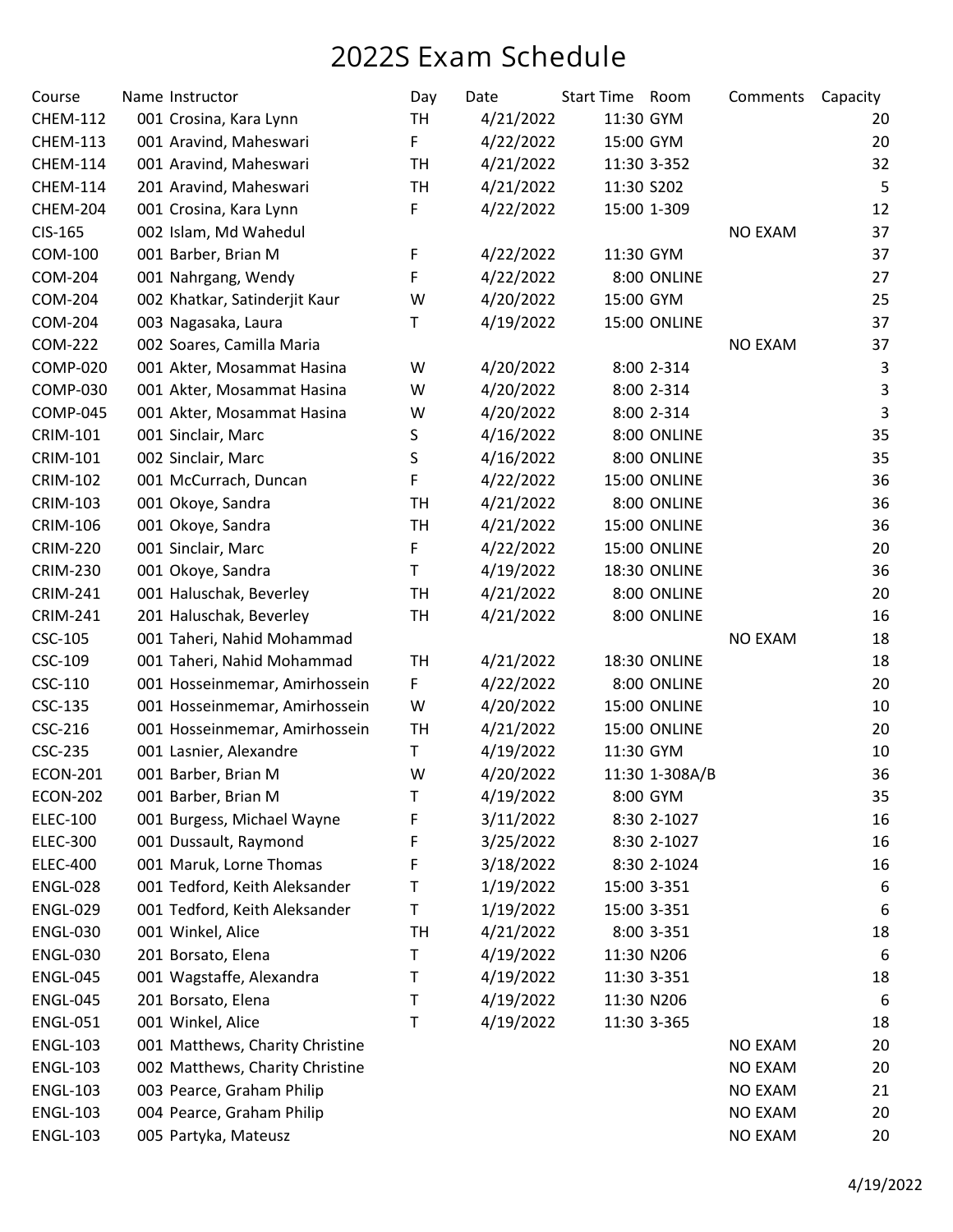| Course          | Name Instructor                 | Day       | Date      | <b>Start Time</b> | Room          | Comments       | Capacity |
|-----------------|---------------------------------|-----------|-----------|-------------------|---------------|----------------|----------|
| <b>ENGL-103</b> | 006 Partyka, Mateusz            |           |           |                   |               | <b>NO EXAM</b> | 20       |
| <b>ENGL-103</b> | 007 Partyka, Mateusz            |           |           |                   |               | NO EXAM        | 20       |
| <b>ENGL-103</b> | 008 Jones, Yvonne Michelle      |           |           |                   |               | NO EXAM        | 20       |
| <b>ENGL-103</b> | 009 Jones, Yvonne Michelle      |           |           |                   |               | NO EXAM        | 20       |
| <b>ENGL-103</b> | 010 Gigliotti, Danuta Lynn      |           |           |                   |               | NO EXAM        | 20       |
| <b>ENGL-103</b> | 012 Jones, Yvonne Michelle      |           |           |                   |               | NO EXAM        | 20       |
| <b>ENGL-103</b> | 013 Kuklis, Megan Elizabeth     |           |           |                   |               | <b>NO EXAM</b> | 21       |
| <b>ENGL-104</b> | 002 Gigliotti, Danuta Lynn      |           |           |                   |               | <b>NO EXAM</b> | 20       |
| <b>ENGL-107</b> | 001 Mutual, Alycia              |           |           |                   |               | NO EXAM        | 20       |
| <b>ENGL-108</b> | 001 Matthews, Charity Christine |           |           |                   |               | NO EXAM        | 20       |
| <b>ENGL-108</b> | 002 Schreiner, Dennis Edward    |           |           |                   |               | NO EXAM        | 20       |
| <b>ENGL-113</b> | 001 Schreiner, Dennis Edward    |           |           |                   |               | NO EXAM        | 20       |
| <b>ENGL-113</b> | 002 Schreiner, Dennis Edward    |           |           |                   |               | NO EXAM        | 20       |
| <b>ENGL-113</b> | 003 Schreiner, Dennis Edward    |           |           |                   |               | NO EXAM        | 20       |
| <b>ENGL-113</b> | 004 Mutual, Alycia              |           |           |                   |               | <b>NO EXAM</b> | 20       |
| <b>ENGL-113</b> | 005 Mutual, Alycia              |           |           |                   |               | <b>NO EXAM</b> | 20       |
| <b>ENGL-113</b> | 006 Mutual, Alycia              |           |           |                   |               | NO EXAM        | 20       |
| <b>ENGL-113</b> | 007 Koller, Brenda              |           |           |                   |               | NO EXAM        | 20       |
| <b>ENGL-113</b> | 008 Koller, Brenda              |           |           |                   |               | <b>NO EXAM</b> | 20       |
| <b>ENGL-113</b> | 009 Schwab, Wendelin Ernest     |           |           |                   |               | NO EXAM        | 20       |
| <b>ENGL-113</b> | 010 Schwab, Wendelin Ernest     |           |           |                   |               | NO EXAM        | 20       |
| <b>ENGL-202</b> | 001 Schreiner, Dennis Edward    |           |           |                   |               | NO EXAM        | 20       |
| <b>ENGL-204</b> | 001 Matthews, Charity Christine |           |           |                   |               | NO EXAM        | 20       |
| <b>ENGL-206</b> | 001 Pearce, Graham Philip       |           |           |                   |               | NO EXAM        | 20       |
| <b>ENGL-216</b> | 001 Partyka, Mateusz            |           |           |                   |               | NO EXAM        | 20       |
| <b>ENGL-220</b> | 001 Mutual, Alycia              |           |           |                   |               | NO EXAM        | 20       |
| <b>ENGL-225</b> | 001 Maides, Peter F             |           |           |                   |               | NO EXAM        | 20       |
| ENGL-228        | 001 Pearce, Graham Philip       |           |           |                   |               | NO EXAM        | 20       |
| <b>ENGL-229</b> | 001 Koller, Brenda              |           |           |                   |               | <b>NO EXAM</b> | 25       |
| <b>ENGL-229</b> | 002 Schwab, Wendelin Ernest     |           |           |                   |               | <b>NO EXAM</b> | 25       |
| <b>ENGL-250</b> | 001 Partyka, Mateusz            |           |           |                   |               | <b>NO EXAM</b> | 20       |
| <b>ENLA-011</b> | 001 Wagstaffe, Alexandra        | Τ         | 4/19/2022 |                   | 12:00 1-436   |                | 14       |
| <b>ENLA-011</b> | 001 Wagstaffe, Alexandra        | W         | 4/19/2022 |                   | 12:00 1-436   |                | 14       |
| <b>ENLA-013</b> | 001 Stringer, Nazgul            | T         | 4/19/2022 |                   | 9:00 1-310A   |                | 14       |
| <b>ENLA-013</b> | 001 Stringer, Nazgul            | TH        | 4/19/2022 |                   | 9:00 1-310A   |                | 14       |
| <b>ENLA-013</b> | 001 Stringer, Nazgul            | T         | 4/19/2022 |                   | 9:00 1-310B   |                | 14       |
| <b>ENLA-013</b> | 001 Stringer, Nazgul            | TH        | 4/19/2022 |                   | 9:00 1-310B   |                | 14       |
| <b>ENLA-015</b> | 001 Bax, Carolyn                | W         | 4/20/2022 |                   | 9:00 1-310A/B |                | 14       |
| <b>ENLA-015</b> | 001 Bax, Carolyn                | F         | 4/20/2022 |                   | 9:00 1-310A/B |                | 14       |
| <b>ENLA-021</b> | 001 Latala, Michal Paul         | т         | 4/19/2022 |                   | 12:00 1-310B  |                | 16       |
| <b>ENLA-021</b> | 001 Latala, Michal Paul         | W         | 4/19/2022 |                   | 12:00 1-310B  |                | 16       |
| <b>ENLA-023</b> | 001 Bax, Carolyn                | T         | 4/19/2022 |                   | 9:00 1-310B   |                | 16       |
| <b>ENLA-023</b> | 001 Bax, Carolyn                | <b>TH</b> | 4/19/2022 |                   | 9:00 1-310B   |                | 16       |
| <b>ENLA-025</b> | 001 Stringer, Nazgul            | W         | 4/19/2022 |                   | 9:00 1-310A/B |                | 16       |
| <b>ENLA-025</b> | 001 Stringer, Nazgul            | F         | 4/19/2022 |                   | 9:00 1-310A/B |                | 16       |
| <b>ENLA-031</b> | 001 Stringer, Nazgul            | Τ         | 4/19/2022 |                   | 12:00 2-109   |                | 16       |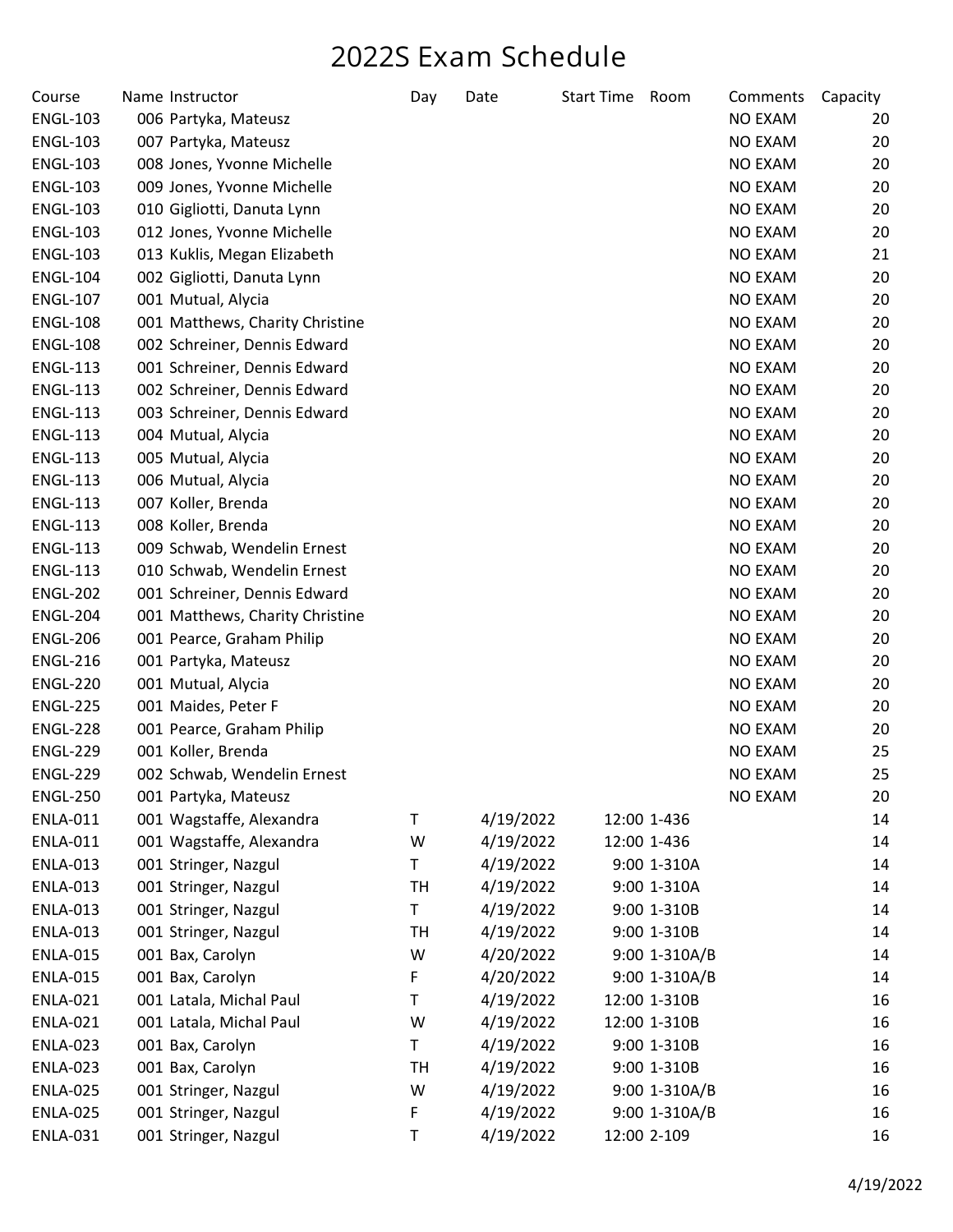| Course          | Name Instructor                 | Day       | Date      | <b>Start Time</b> | Room           | Comments       | Capacity |
|-----------------|---------------------------------|-----------|-----------|-------------------|----------------|----------------|----------|
| <b>ENLA-031</b> | 001 Stringer, Nazgul            | W         | 4/19/2022 |                   | 12:00 2-109    |                | 16       |
| <b>ENLA-033</b> | 001 Tejero, Marta               | T         | 4/19/2022 |                   | 9:00 1-310A/B  |                | 16       |
| <b>ENLA-033</b> | 001 Tejero, Marta               | <b>TH</b> | 4/19/2022 |                   | 9:00 1-310A/B  |                | 16       |
| <b>ENLA-035</b> | 001 Latala, Michal Paul         | W         | 4/19/2022 |                   | 9:00 1-310A/B  |                | 16       |
| <b>ENLA-035</b> | 001 Latala, Michal Paul         | F         | 4/19/2022 |                   | 9:00 1-310A/B  |                | 16       |
| <b>ENLA-041</b> | 001 Bax, Carolyn                | T         | 4/19/2022 |                   | 12:00 1-309    |                | 16       |
| <b>ENLA-041</b> | 001 Bax, Carolyn                | W         | 4/19/2022 |                   | 12:00 1-309    |                | 16       |
| <b>ENLA-043</b> | 001 Latala, Michal Paul         | T         | 4/19/2022 |                   | 9:00 1-310A/B  |                | 16       |
| <b>ENLA-043</b> | 001 Latala, Michal Paul         | TH        | 4/19/2022 |                   | 9:00 1-310A/B  |                | 16       |
| <b>ENLA-045</b> | 001 Tedford, Keith Aleksander   | W         | 4/19/2022 |                   | 9:00 1-310A/B  |                | 16       |
| <b>ENLA-045</b> | 001 Tedford, Keith Aleksander   | F         | 4/19/2022 |                   | 9:00 1-310A/B  |                | 16       |
| FASD-301        | 001 Winofsky, Ellen A           |           |           |                   |                | <b>NO EXAM</b> | 36       |
| FASD-301        | 201 Winofsky, Ellen A           |           |           |                   |                | <b>NO EXAM</b> | 36       |
| <b>FIN-257</b>  | 001 Nagasaka, Laura             | $\sf S$   | 4/16/2022 |                   | 8:00 1-308A/B  |                | 20       |
| <b>FIN-258</b>  | 001 Madjitey, Jacob Partey      | Τ         | 4/19/2022 |                   | 18:30 1-308A/B |                | 20       |
| <b>FINE-102</b> | 001 Mitchell, Heather Alexandra |           |           |                   |                | <b>NO EXAM</b> | 36       |
| <b>FINE-104</b> | 001 Kovacic-Kueng, Elizabeth B  |           |           |                   |                | <b>NO EXAM</b> | 20       |
| <b>FINE-105</b> | 001 Kovacic-Kueng, Elizabeth B  |           |           |                   |                | <b>NO EXAM</b> | 20       |
| GEOG-101        | 001 Nnane, Daniel               | S         | 4/16/2022 |                   | 15:00 ONLINE   |                | 36       |
| GEOG-202        | 001 Nnane, Daniel               | T         | 4/19/2022 | 15:00 GYM         |                |                | 36       |
| <b>HCAP-120</b> | 207 Speer, Carol Ann            | T         | 4/19/2022 |                   | 9:00 N209      |                | 13       |
| <b>HCAP-125</b> | 207 McCauley, Brenda Leah       | W         | 4/20/2022 |                   | 9:00 N209      |                | 13       |
| <b>HCAP-130</b> | 207 McCauley, Brenda Leah       | <b>TH</b> | 4/21/2022 |                   | 9:00 T172      |                | 13       |
| <b>HCAP-135</b> | 207 Speer, Carol Ann            | F         | 4/22/2022 |                   | 9:00 N209      |                | 13       |
| <b>HCAP-150</b> | 204 Mattioli, Sophia            | <b>TH</b> | 4/21/2022 |                   | 9:00 N209      |                | 17       |
| <b>HIST-102</b> | 001 Clare, Sheldon              |           |           |                   |                | <b>NO EXAM</b> | 37       |
| <b>HIST-104</b> | 001 Clare, Sheldon              |           |           |                   |                | <b>NO EXAM</b> | 35       |
| <b>HIST-217</b> | 001 Gabriel, Reuben             | F         | 4/22/2022 |                   | 15:00 ONLINE   |                | 36       |
| <b>HIST-230</b> | 001 Clare, Sheldon              |           |           |                   |                | <b>NO EXAM</b> | 35       |
| <b>HRPR-300</b> | 001 Doering, Claudia Irina      | W         | 4/20/2022 |                   | 11:30 1-121    |                | 37       |
| <b>HRPR-301</b> | 005 Storch, Steven              | Τ         | 4/19/2022 | 15:00 GYM         |                |                | 37       |
| <b>HRPR-302</b> | 002 Storch, Steven              | W         | 4/20/2022 |                   | 8:00 GYM       |                | 37       |
| <b>HRPR-303</b> | 004 Craig, Zelda Ann            | W         | 4/20/2022 | 18:30 GYM         |                |                | 37       |
| <b>HRPR-304</b> | 002 Storch, Steven              | F         | 4/22/2022 |                   | 8:00 GYM       |                | 37       |
| <b>HRPR-305</b> | 004 Craig, Zelda Ann            | т         | 4/19/2022 | 11:00 GYM         |                |                | 37       |
| <b>HRPR-307</b> | 004 Doering, Claudia Irina      | S         | 4/16/2022 |                   | 11:30 1-121    |                | 37       |
| <b>HRPR-308</b> | 005 Craig, Zelda Ann            | F         | 4/22/2022 | 11:30 GYM         |                |                | 37       |
| <b>HRPR-309</b> | 001 Storch, Steven              | <b>TH</b> | 4/21/2022 | 18:30 GYM         |                |                | 37       |
| <b>HRPR-310</b> | 001 Craig, Zelda Ann            |           |           |                   |                | <b>NO EXAM</b> | 25       |
| <b>HRPR-310</b> | 002 Craig, Zelda Ann            |           |           |                   |                | <b>NO EXAM</b> | 25       |
| <b>HRPR-400</b> | 001 Doering, Claudia Irina      | т         | 4/19/2022 |                   | 11:30 1-121    |                | 13       |
| <b>HRPR-401</b> | 001 Doering, Claudia Irina      | F         | 4/22/2022 |                   | 11:30 1-121    |                | 37       |
| <b>INDS-101</b> | 001 Ravelo, Martin              |           |           |                   |                | <b>NO EXAM</b> | 36       |
| <b>INDS-101</b> | 002 Ravelo, Martin              |           |           |                   |                | <b>NO EXAM</b> | 36       |
| <b>KINS-100</b> | 001 Barager, Kaitlyn Nicole     |           |           |                   |                | NO EXAM        | 36       |
| <b>KINS-100</b> | 002 Barager, Kaitlyn Nicole     |           |           |                   |                | <b>NO EXAM</b> | 35       |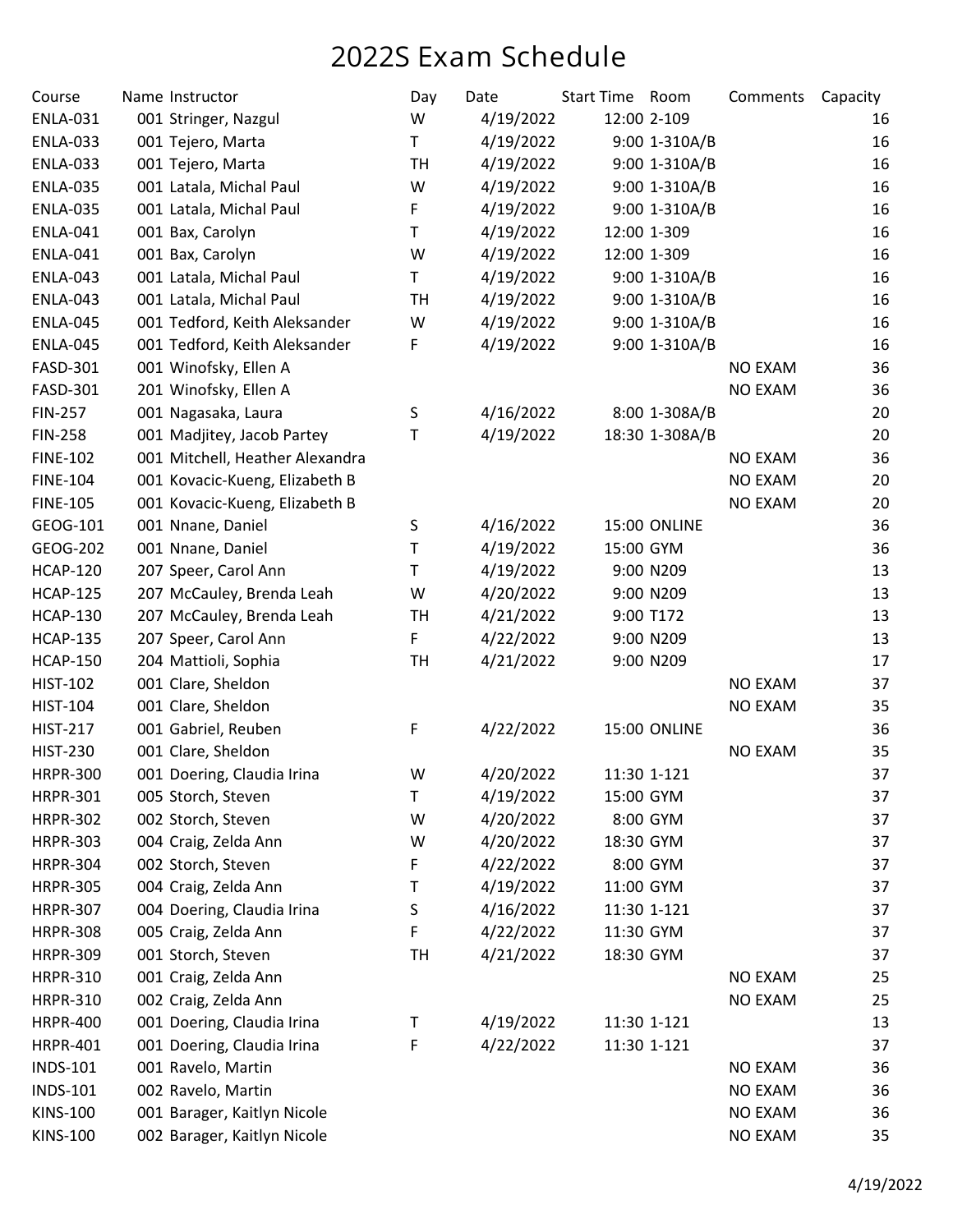| Course          | Name Instructor               | Day       | Date      | Start Time Room |                     | Comments       | Capacity                |
|-----------------|-------------------------------|-----------|-----------|-----------------|---------------------|----------------|-------------------------|
| <b>KINS-110</b> | 001 Barager, Kaitlyn Nicole   |           |           |                 |                     | <b>NO EXAM</b> | 36                      |
| <b>KINS-120</b> | 001 Albisser, Tracie A        | F         | 4/22/2022 |                 | 8:00 ONLINE         |                | 36                      |
| <b>KINS-124</b> | 001 Holmes, Ann Marlee        | W         | 4/20/2022 | 15:00 GYM       |                     |                | 36                      |
| <b>KINS-128</b> | 001 Holmes, Ann Marlee        | TH        | 4/21/2022 |                 | 8:00 GYM            |                | 36                      |
| <b>KINS-132</b> | 001 Albisser, Tracie A        | F         | 4/22/2022 |                 | 15:00 2-502         |                | 20                      |
| <b>KINS-221</b> | 001 Barager, Kaitlyn Nicole   | TH        | 4/21/2022 | 15:00 GYM       |                     |                | 36                      |
| <b>KINS-260</b> | 001 Holmes, Ann Marlee        | W         | 4/20/2022 |                 | 8:00 GYM            |                | 15                      |
| <b>KINS-276</b> | 001 Albisser, Tracie A        | Τ         | 4/19/2022 |                 | 15:00 2-502         |                | 36                      |
| <b>KINS-291</b> | 001 Holmes, Ann Marlee        |           |           |                 |                     | <b>NO EXAM</b> | 20                      |
| LAW-294         | 001 Frizzell, Garth           | T         | 4/19/2022 | 18:30 GYM       |                     |                | 37                      |
| LAW-294         | 002 Frizzell, Garth           | <b>TH</b> | 4/21/2022 | 18:30 GYM       |                     |                | 37                      |
| <b>MATH-028</b> | 001 Littler, Bradly Richard   | F         | 4/22/2022 |                 | 11:30 3-364         |                | 15                      |
| <b>MATH-028</b> | 201 Borsato, Elena            | W         | 4/20/2022 | 11:30 S121      |                     |                | $\overline{a}$          |
| <b>MATH-029</b> | 001 Littler, Bradly Richard   | TH        | 4/21/2022 |                 | 11:30 3-364         |                | 15                      |
| <b>MATH-029</b> | 002 Littler, Bradly Richard   | W         | 4/20/2022 |                 | 15:00 3-364         |                | 15                      |
| <b>MATH-029</b> | 005 Byrne, Patrick            | T.        | 4/19/2022 |                 | 18:30 3-364         |                | $\overline{2}$          |
| <b>MATH-029</b> | 201 Borsato, Elena            | W         | 4/20/2022 | 11:30 S121      |                     |                | $\pmb{4}$               |
| <b>MATH-030</b> | 001 Byrne, Patrick            | Τ         | 4/19/2022 |                 | 11:30 3-364         |                | 22                      |
| <b>MATH-030</b> | 005 Byrne, Patrick            | T         | 4/19/2022 |                 | 18:30 3-364         |                | 3                       |
| <b>MATH-030</b> | 201 Borsato, Elena            | W         | 4/20/2022 | 11:30 S121      |                     |                | $\overline{\mathbf{4}}$ |
| <b>MATH-041</b> | 005 Byrne, Patrick            | Τ         | 4/19/2022 |                 | 18:30 3-364         |                | $\overline{2}$          |
| <b>MATH-042</b> | 005 Byrne, Patrick            | T         | 4/19/2022 |                 | 18:30 3-364         |                | $\overline{2}$          |
| <b>MATH-043</b> | 001 Pacheco, John             | F         | 4/22/2022 |                 | 11:30 3-350         |                | 22                      |
| <b>MATH-044</b> | 005 Byrne, Patrick            | т         | 4/19/2022 |                 | 18:30 3-364         |                | 6                       |
| <b>MATH-045</b> | 001 Akter, Mosammat Hasina    | F         | 4/22/2022 |                 | 11:30 3-365         |                | 22                      |
| <b>MATH-045</b> | 201 Borsato, Elena            | F         | 4/22/2022 | 11:30 S121      |                     |                | 10                      |
| <b>MATH-050</b> | 001 Gigliotti, Dino           | F         | 4/22/2022 |                 | 11:30 3-351         |                | 22                      |
| <b>MATH-050</b> | 201 Borsato, Elena            | F         | 4/22/2022 | 11:30 S121      |                     |                | 8                       |
| <b>MATH-100</b> | 001 Lasnier, Alexandre        | F         | 4/22/2022 |                 | 8:00 GYM            |                | 32                      |
| <b>MATH-101</b> | 001 Buck, Nicholas            | F         | 4/22/2022 | 15:00 GYM       |                     |                | 33                      |
| <b>MATH-101</b> | 002 Buck, Nicholas            | F         | 4/22/2022 |                 | <b>15:00 ONLINE</b> |                | 33                      |
| <b>MATH-102</b> | 001 Glavine, Vincent          | F         | 4/22/2022 |                 | 15:00 ONLINE        |                | 34                      |
| <b>MATH-103</b> | 001 Glavine, Vincent          | W         | 4/20/2022 |                 | 11:30 ONLINE        |                | 20                      |
| <b>MATH-104</b> | 001 Glavine, Vincent          |           |           |                 |                     | <b>NO EXAM</b> | 30                      |
| <b>MATH-104</b> | 002 Glavine, Vincent          |           |           |                 |                     | <b>NO EXAM</b> | 25                      |
| <b>MATH-104</b> | 003 Gregory, Eva              | Т         | 4/19/2022 |                 | 11:30 ONLINE        |                | 37                      |
| <b>MATH-123</b> | 001 Wall, Tracy Lynn          | W         | 4/20/2022 |                 | 11:30 ONLINE        |                | 30                      |
| <b>MATH-135</b> | 001 Hosseinmemar, Amirhossein | W         | 4/20/2022 |                 | 15:00 ONLINE        |                | 10                      |
| <b>MATH-145</b> | 001 Xu, Tao                   | F         | 4/22/2022 |                 | <b>15:00 ONLINE</b> |                | 37                      |
| <b>MATH-145</b> | 002 Xu, Tao                   | F         | 4/22/2022 |                 | 15:00 ONLINE        |                | 37                      |
| <b>MATH-157</b> | 001 Madjitey, Jacob Partey    | S         | 4/16/2022 |                 | 15:00 1-308A/B      |                | 37                      |
| <b>MATH-157</b> | 002 Madjitey, Jacob Partey    | S         | 4/16/2022 |                 | 15:00 ONLINE        |                | 37                      |
| <b>MATH-190</b> | 001 Wall, Tracy Lynn          | S         | 4/16/2022 |                 | 15:00 ONLINE        |                | 20                      |
| <b>MATH-202</b> | 001 Buck, Nicholas            | F         | 4/22/2022 |                 | 11:30 1-309         |                | 25                      |
| <b>MATH-204</b> | 001 Lasnier, Alexandre        | W         | 4/20/2022 |                 | 8:00 GYM            |                | 30                      |
| <b>MATH-205</b> | 001 Buck, Nicholas            | W         | 4/20/2022 | 18:30 GYM       |                     |                | 30                      |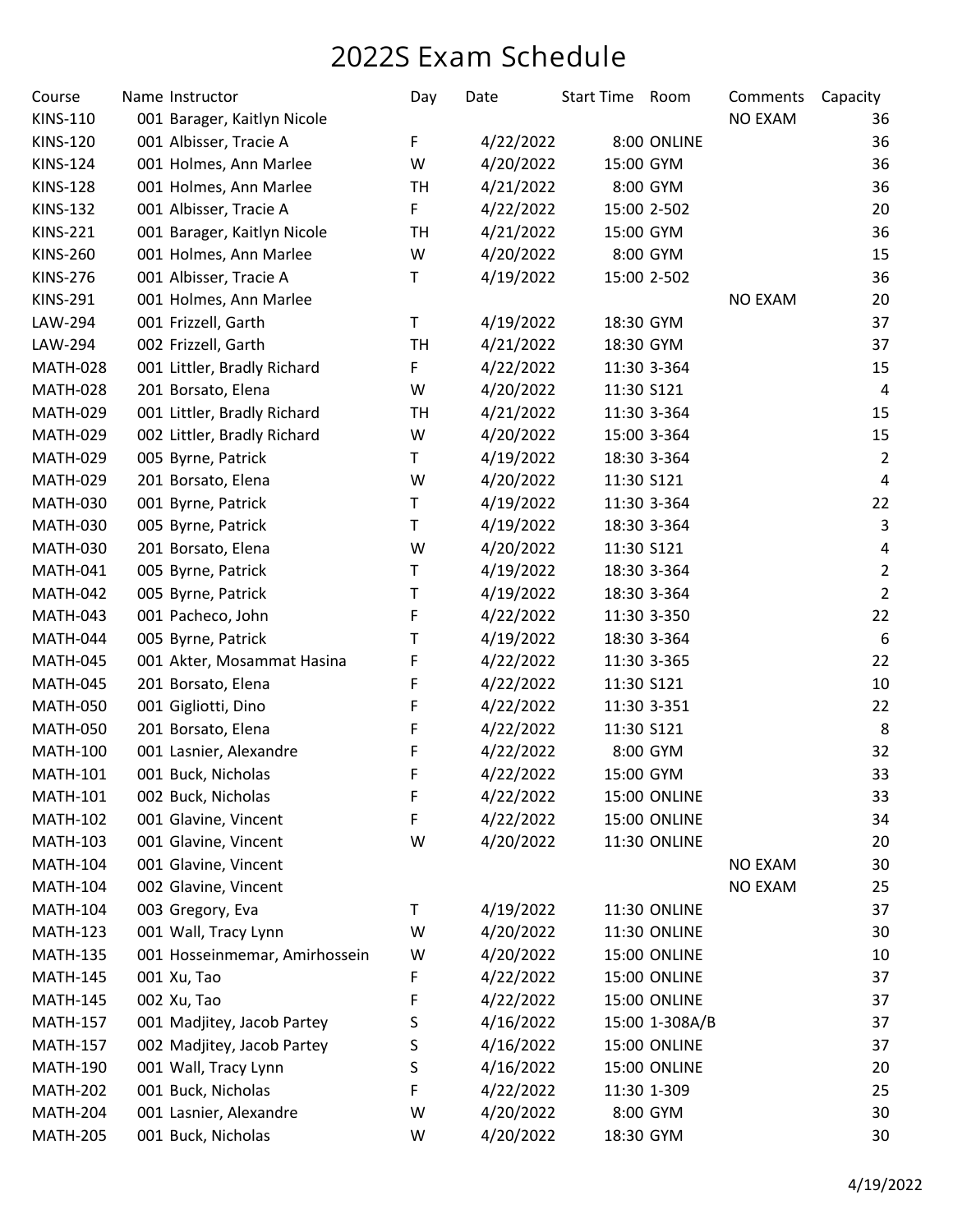| Course          | Name Instructor              | Day       | Date      | <b>Start Time</b> | Room           | Comments       | Capacity |
|-----------------|------------------------------|-----------|-----------|-------------------|----------------|----------------|----------|
| <b>MATH-235</b> | 001 Lasnier, Alexandre       | T         | 4/19/2022 | 11:30 GYM         |                |                | 10       |
| <b>MATH-257</b> | 001 Madjitey, Jacob Partey   | TH        | 4/21/2022 |                   | 15:00 ONLINE   |                | 37       |
| MGT-150         | 001 Frizzell, Garth          | W         | 4/20/2022 |                   | 8:00 GYM       |                | 24       |
| <b>MGT-150</b>  | 002 Frizzell, Garth          | W         | 4/20/2022 |                   | 8:00 GYM       |                | 20       |
| <b>MGT-154</b>  | 001 Bennett, Bruce M         | F         | 4/22/2022 |                   | 15:00 1-308A/B |                | 25       |
| <b>MGT-154</b>  | 002 Soares, Camilla Maria    |           |           |                   |                | <b>NO EXAM</b> | 25       |
| <b>MGT-154</b>  | 003 Soares, Camilla Maria    |           |           |                   |                | <b>NO EXAM</b> | 25       |
| <b>MGT-157</b>  | 001 Liang, Wei               | T         | 4/19/2022 |                   | 8:00 GYM       |                | 37       |
| <b>MGT-157</b>  | 002 Liang, Wei               | т         | 4/19/2022 |                   | 8:00 GYM       |                | 37       |
| <b>MGT-160</b>  | 001 Barber, Brian M          | W         | 4/20/2022 |                   | 8:00 GYM       |                | 20       |
| <b>MGT-254</b>  | 001 Thring, Ann Katherine    |           |           |                   |                | <b>NO EXAM</b> | 25       |
| <b>MGT-254</b>  | 002 Thring, Ann Katherine    |           |           |                   |                | <b>NO EXAM</b> | 25       |
| <b>MGT-254</b>  | 003 Thring, Ann Katherine    |           |           |                   |                | <b>NO EXAM</b> | 25       |
| <b>MGT-254L</b> | 003 Thring, Ann Katherine    |           |           |                   |                | <b>NO EXAM</b> | 25       |
| <b>MGT-255</b>  | 001 Thring, Ann Katherine    |           |           |                   |                | <b>NO EXAM</b> | 20       |
| <b>MGT-255</b>  | 002 Wendling, Mark           | F         | 4/22/2022 | 11:30 GYM         |                |                | 36       |
| <b>MGT-255</b>  | 003 Wendling, Mark           | F         | 4/22/2022 | 11:30 GYM         |                |                | 21       |
| MGT-263         | 001 Bennett, Bruce M         | S         | 4/16/2022 |                   | 15:00 1-310A/B |                | 37       |
| <b>MGT-264</b>  | 001 Soares, Camilla Maria    | TH        | 4/21/2022 | 15:00 GYM         |                |                | 17       |
| <b>MGT-264</b>  | 002 Soares, Camilla Maria    | <b>TH</b> | 4/21/2022 | 15:00 GYM         |                |                | 20       |
| <b>MGT-266</b>  | 005 Badowski, Laurence J     | W         | 4/20/2022 | 11:30 GYM         |                |                | 37       |
| <b>MILL-200</b> | 001 Summers, Glenn           | F         | 2/18/2022 |                   | 8:30 2-806     |                | 16       |
| MILL-300        | 001 Summers, Glenn           | F         | 4/8/2022  |                   | 8:30 2-806     |                | 16       |
| <b>MKT-152</b>  | 001 Gautam, Harish           | TH        | 4/21/2022 |                   | 11:30 ONLINE   |                | 36       |
| <b>MKT-152</b>  | 002 Gautam, Harish           | TH        | 4/21/2022 |                   | 11:30 ONLINE   |                | 35       |
| <b>MKT-251</b>  | 001 Liang, Wei               |           |           |                   |                | <b>NO EXAM</b> | 20       |
| <b>MKT-251</b>  | 002 Guerra Filho, Florentino | T         | 4/19/2022 |                   | 11:30 2-121    |                | 37       |
| <b>MKT-266</b>  | 001 Guerra Filho, Florentino | W         | 4/20/2022 |                   | 18:30 ONLINE   |                | 37       |
| <b>MKT-266</b>  | 002 Liang, Wei               |           |           |                   |                | <b>NO EXAM</b> | 36       |
| <b>MKT-271</b>  | 001 Guerra Filho, Florentino | TH        | 4/21/2022 |                   | 11:30 1-310A/B |                | 35       |
| <b>MKT-286</b>  | 001 Gautam, Harish           |           |           |                   |                | <b>NO EXAM</b> | 20       |
| <b>NURS-101</b> | 001 Lunty, Toni Nadine       | Τ         | 4/19/2022 |                   | 8:00 ONLINE    |                | 32       |
| <b>NURS-101</b> | 002 Green, Tara Nadine       | Τ         | 4/19/2022 |                   | 8:00 ONLINE    |                | 32       |
| <b>NURS-102</b> | 001 Yeulet, Anita            | F         | 4/22/2022 |                   | 15:00 ONLINE   |                | 32       |
| <b>NURS-102</b> | 002 Vaughan, Jody Lyn        | S         | 4/16/2022 |                   | 15:00 ONLINE   |                | 32       |
| <b>NURS-203</b> | 001 Magnusson, Ashton        | W         | 4/20/2022 | 15:00 GYM         |                |                | 34       |
| <b>NURS-203</b> | 002 Betts, Suzanne Frances   | F         | 4/22/2022 |                   | 8:00 ONLINE    |                | 30       |
| <b>NURS-203</b> | 201 Crain, Judith Ann        | W         | 4/13/2022 |                   | 9:00 T172      |                | 24       |
| <b>NURS-205</b> | 001 Ross, Kelly Michelle     |           |           |                   |                | <b>NO EXAM</b> | 34       |
| <b>NURS-205</b> | 002 Ross, Kelly Michelle     |           |           |                   |                | <b>NO EXAM</b> | 30       |
| <b>NURS-206</b> | 002 Vaughan, Jody Lyn        | TH        | 4/21/2022 |                   | 15:00 ONLINE   |                | 37       |
| <b>NURS-206</b> | 201 Zeller, Joseph Edward    | Τ         | 4/12/2022 |                   | 9:00 T172      |                | 24       |
| <b>NURS-215</b> | 001 Evens, Vanessa M         | F         | 4/22/2022 |                   | 8:00 ONLINE    |                | 32       |
| <b>NURS-215</b> | 002 Rivard, Amy Nicole       | Τ         | 4/19/2022 |                   | 11:30 ONLINE   |                | 32       |
| <b>NURS-215</b> | 003 Mott, Yvonne             | TH        | 4/21/2022 |                   | 15:00 ONLINE   |                | 16       |
| <b>NURS-215</b> | 201 Johal, Jasjit Kaur       | W         | 4/14/2022 |                   | 9:00 T172      |                | 24       |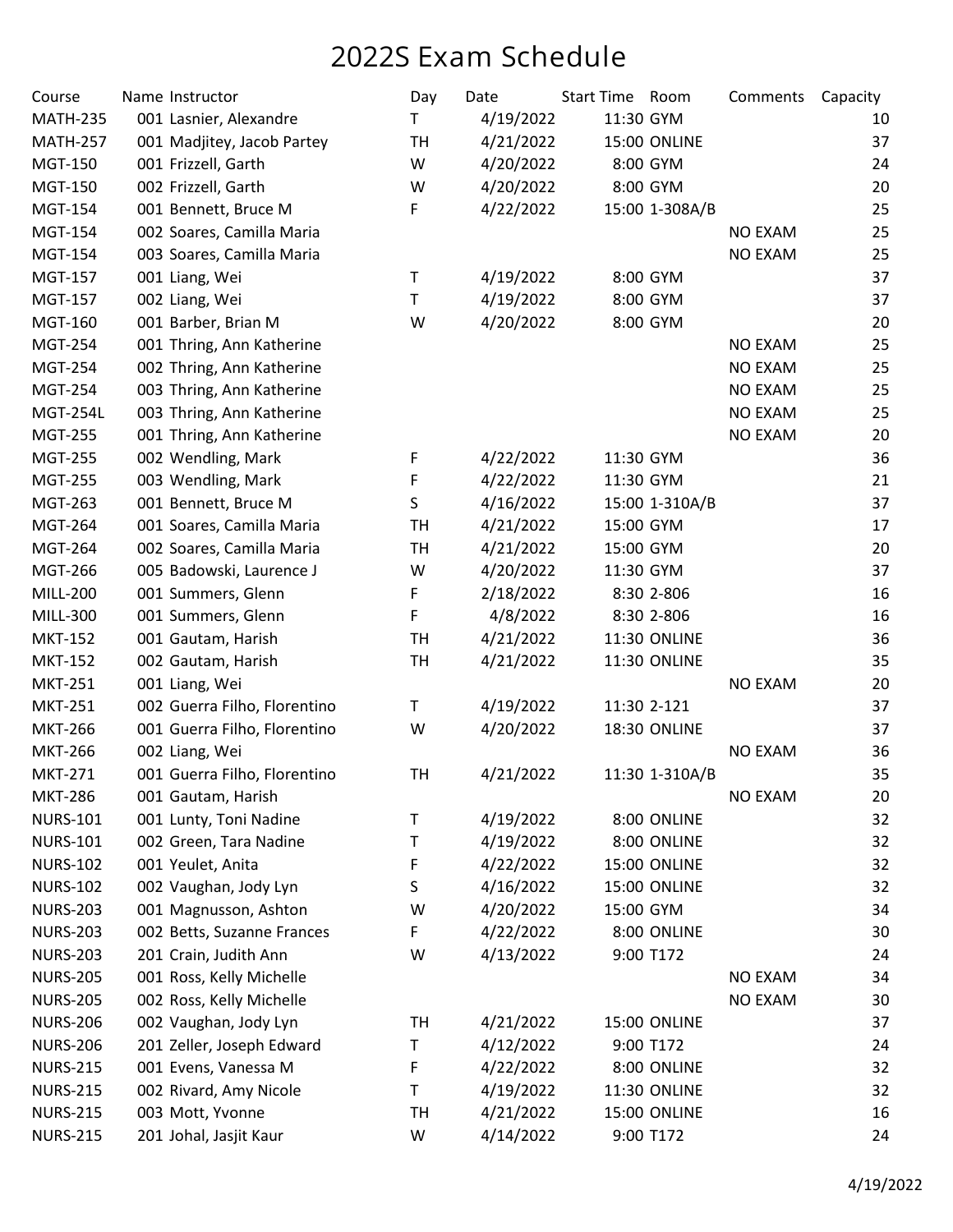| Course          | Name Instructor             | Day       | Date      | <b>Start Time</b> | Room          | Comments       | Capacity |
|-----------------|-----------------------------|-----------|-----------|-------------------|---------------|----------------|----------|
| <b>PHIL-100</b> | 001 Ravelo, Martin          |           |           |                   |               | <b>NO EXAM</b> | 36       |
| <b>PHIL-100</b> | 002 Ravelo, Martin          |           |           |                   |               | <b>NO EXAM</b> | 36       |
| <b>PHIL-102</b> | 001 Gabriel, Reuben         | S         | 4/16/2022 |                   | 8:00 ONLINE   |                | 36       |
| <b>PHIL-115</b> | 001 Gabriel, Reuben         | TH        | 4/21/2022 |                   | 15:00 ONLINE  |                | 36       |
| <b>PHIL-235</b> | 001 Gabriel, Reuben         | F         | 4/22/2022 |                   | 8:00 ONLINE   |                | 36       |
| <b>PHYS-045</b> | 001 Pacheco, John           | W         | 4/20/2022 |                   | 11:30 3-365   |                | 18       |
| <b>PHYS-045</b> | 201 Gregory, Eva            | <b>TH</b> | 4/21/2022 |                   | 11:30 N206    |                | 18       |
| <b>PHYS-050</b> | 001 Gigliotti, Dino         | W         | 4/20/2022 |                   | 8:00 3-350    |                | 18       |
| PHYS-102        | 001 Rourke, David G         | T         | 4/19/2022 |                   | 15:00 2-223   |                | 20       |
| <b>PHYS-105</b> | 002 Rourke, David G         | <b>TH</b> | 4/21/2022 |                   | 11:30 1-311   |                | 20       |
| PHYS-106        | 001 Rourke, David G         | W         | 4/20/2022 |                   | 15:00 2-223   |                | 20       |
| <b>PHYS-204</b> | 001 Rudecki, Barbara        | W         | 4/20/2022 |                   | 11:30 2-223   |                | 20       |
| <b>PSCI-100</b> | 001 Beach, Christopher J.W. |           |           |                   |               | <b>NO EXAM</b> | 36       |
| <b>PSCI-100</b> | 002 Beach, Christopher J.W. |           |           |                   |               | <b>NO EXAM</b> | 36       |
| <b>PSCI-100</b> | 003 Beach, Christopher J.W. |           |           |                   |               | <b>NO EXAM</b> | 36       |
| <b>PSCI-200</b> | 002 Beach, Christopher J.W. |           |           |                   |               | <b>NO EXAM</b> | 36       |
| PSYC-101        | 001 Ramoo, Dinesh           | Τ         | 4/19/2022 |                   | 8:00 ONLINE   |                | 36       |
| <b>PSYC-101</b> | 002 McCurrach, Duncan       | Τ         | 4/19/2022 |                   | 18:30 ONLINE  |                | 36       |
| PSYC-101        | 003 Haber, Jesse            |           |           |                   |               | <b>NO EXAM</b> | 36       |
| PSYC-101        | 004 Ramoo, Dinesh           | T         | 4/19/2022 |                   | 8:00 GYM      |                | 36       |
| <b>PSYC-102</b> | 001 Shi, Liangzi            | Τ         | 4/19/2022 |                   | 8:00 ONLINE   |                | 34       |
| <b>PSYC-102</b> | 002 McCurrach, Duncan       | Τ         | 4/19/2022 |                   | 8:00 ONLINE   |                | 32       |
| <b>PSYC-102</b> | 201 Haber, Jesse            |           |           |                   |               | <b>NO EXAM</b> | 37       |
| <b>PSYC-201</b> | 001 Ramoo, Dinesh           | F         | 4/22/2022 |                   | 8:00 ONLINE   |                | 15       |
| <b>PSYC-201</b> | 201 Ramoo, Dinesh           | F         | 4/22/2022 |                   | 8:00 ONLINE   |                | 5        |
| <b>PSYC-202</b> | 001 Shi, Liangzi            | W         | 4/20/2022 |                   | 15:00 ONLINE  |                | 15       |
| <b>PSYC-207</b> | 001 McCurrach, Duncan       | F         | 4/22/2022 |                   | 8:00 ONLINE   |                | 36       |
| <b>PSYC-209</b> | 001 Ramoo, Dinesh           | <b>TH</b> | 4/21/2022 |                   | 8:00 ONLINE   |                | 20       |
| <b>PSYC-210</b> | 001 Shi, Liangzi            | Τ         | 4/19/2022 |                   | 11:30 ONLINE  |                | 36       |
| <b>PSYC-212</b> | 001 Haber, Jesse            |           |           |                   |               | <b>NO EXAM</b> | 22       |
| <b>PSYC-212</b> | 201 Haber, Jesse            |           |           |                   |               | <b>NO EXAM</b> | 15       |
| SOC-101         | 001 Gottschall, William     |           |           |                   |               | <b>NO EXAM</b> | 36       |
| SOC-101         | 002 Gottschall, William     |           |           |                   |               | <b>NO EXAM</b> | 21       |
| SOC-101         | 003 Gottschall, William     |           |           |                   |               | NO EXAM        | 20       |
| SOC-102         | 002 Okoye, Sandra           | W         | 4/20/2022 |                   | 11:30 ONLINE  |                | 36       |
| SOC-206         | 001 Sinclair, Marc          | W         | 4/20/2022 |                   | 11:30 GYM     |                | 36       |
| SOC-206         | 201 Winofsky, Ellen A       |           |           |                   |               | <b>NO EXAM</b> | 36       |
| SOC-230         | 001 Nariani, Reena P        |           |           |                   |               | <b>NO EXAM</b> | 36       |
| SOC-230         | 201 Winofsky, Ellen A       | Τ         | 4/19/2022 |                   | <b>ONLINE</b> |                | 36       |
| SOC-240         | 001 Gottschall, William     |           |           |                   |               | <b>NO EXAM</b> | 20       |
| SSWK-142        | 001 Johnson, Clarie         |           |           |                   |               | <b>NO EXAM</b> | 36       |
| SSWK-151        | 001 Beach, Glenn Niels      | Τ         | 4/19/2022 |                   | 18:30 GYM     |                | 36       |
| SSWK-151        | 002 Beach, Glenn Niels      | Τ         | 4/19/2022 |                   | 11:30 GYM     |                | 36       |
| <b>SSWK-263</b> | 001 Beach, Glenn Niels      |           |           |                   |               | <b>NO EXAM</b> | 36       |
| <b>SSWK-265</b> | 001 Nariani, Reena P        |           |           |                   |               | <b>NO EXAM</b> | 36       |
| <b>SSWK-271</b> | 002 Nariani, Reena P        |           |           |                   |               | <b>NO EXAM</b> | 36       |